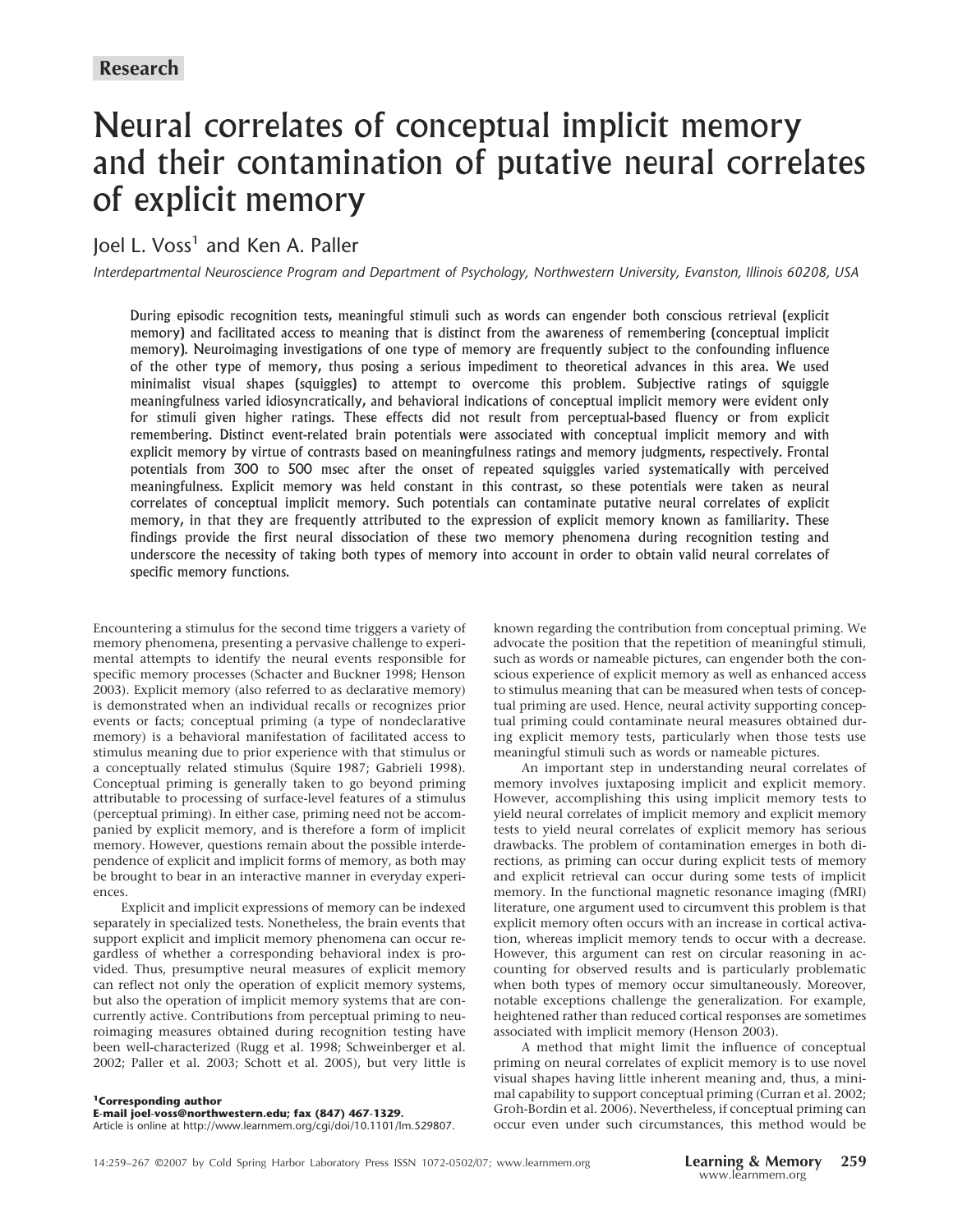

**Figure 1.** Examples of squiggle stimuli. (*A*) A very small number of squiggle stimuli were given high and low meaningfulness ratings by a majority (>80%) of subjects (*top* and *bottom* two rows, respectively). (*B*) The majority of stimuli, such as these, were given inconsistent ratings across subjects. (Stimuli were from Groh-Bordin et al. 2006.)

problematic. Indeed, subjects attempting to remember minimalist shapes, like patients taking the Rorschach test, may be able to manufacture meaning for purportedly meaningless stimuli.

Thus, a suitable way to make progress in this area is to study neural correlates of both conceptual priming and explicit memory during recognition testing, and to assess both types of memory. We adopted this approach using stimuli low in inherent meaning (Fig. 1). These minimalist squiggles, unlike highly meaningful stimuli, vary widely and idiosyncratically in perceived meaningfulness. We reasoned that evaluations of subjective meaningfulness could be obtained to provide an index of each squiggle's ability to support conceptual priming in each individual. Indeed, only squiggles classified as relatively high in meaningfulness were found to support conceptual priming in two behavioral experiments. This finding provided critical leverage, which we took advantage of in an experiment using eventrelated brain potentials (ERPs) to dissociate neural correlates of conceptual priming and explicit memory.

We used analyses that are standard in the contemporary neuroimaging literature to produce neural correlates of explicit memory, and we observed two ERP effects that are commonly identified: late-onset posterior-maximum positive potentials and early-onset frontal-maximum positive potentials (Friedman and Johnson 2000; Mecklinger 2000; Paller 2000; Rugg and Allan 2000; Curran et al. 2006). Indices of stimulus meaningfulness allowed us to then isolate ERP correlates of conceptual priming. We hypothesized that frontal potentials in the N400 latency would thus be obtained given predictions from several recent studies (Olichney et al. 2000; Yovel and Paller 2004; Voss and Paller 2006). Substantiating this prediction would not only confirm that these frontal potentials can index conceptual priming, but it would also confirm that the neural processing that drives conceptual priming commonly occurs incidentally during recognition testing.

# Results

# Conceptual priming for squiggles

An analysis of response times collected during Experiment 1 confirmed that conceptual priming occurred preferentially for relatively meaningful squiggles (Table 1A). The implicit memory test required a rating of squiggle meaningfulness, and a measure of conceptual priming was obtained by comparing response times for repeated versus new squiggles. Responses were speeded by 48 msec for repeated squiggles that were initially given high meaningfulness ratings (High-M, 43% of stimuli on average, SE = 2.5), whereas for those given low meaningfulness ratings (Low-M) there was no speed-up (High-M priming, *P* = 0.03; Low-M priming,  $P = 0.88$ ).

Conceptual priming was evident in reaction times, but did not influence the meaningfulness ratings assigned to stimuli. Overall, most stimuli garnered identical ratings at each presentation (mean =  $89\%$ , SE = 4.3). For those that were endorsed with a different rating during the test than during encoding, the likelihood of an increased rating was not significantly different from the likelihood of a decreased rating for either High-M (mean increase minus decrease difference =  $-4.1\%$ ;  $P = 0.57$ ) or Low-M (mean increase minus decrease difference = 5.7%; *P* = 0.41) stimuli. Thus, High-M and Low-M stimuli were not perceived as being more or less meaningful with repetition.

Furthermore, this conceptual priming was tested under covert conditions in which subjects were instructed not to consider the initial encounter, and was disrupted when subjects were instead explicitly instructed to be alert to stimulus repetition while still responding only on the basis of the current stimulus (Table 1B). In this case, there was no response speed-up for either High-M or Low-M squiggles. Instead, repetition led to increased response latencies for both meaningfulness levels (High-M,  $P = 0.005$ ; Low-M,  $P = 0.003$ ), indicating that response facilitation under covert testing was due to conceptual priming instead of explicit remembering.

In contrast, equivalent perceptual priming was found for these categories using an implicit memory test that required squiggles to be discriminated on the basis of whether a loop was present (Table 1C). Discrimination was more accurate for both High-M  $(P = 0.006)$  and Low-M  $(P = 0.002)$  compared with new squiggles. Magnitude of priming (mean 5.3% accuracy improvement) did not differ significantly for High-M versus Low-M squiggles  $(P = 0.73)$ . Priming was observed in accuracy, but not in reaction times, which did not differ between High-M, Low-M, and New conditions (513, 517, and 515 msec, respectively, all  $P's > 0.69$ .

Although the High-M/Low-M contrast is akin to a systematic manipulation of depth of processing, squiggles were categorized by subject ratings instead of counterbalanced assignment. Nonetheless, a high degree of rating variability for individual stimuli produced an intrinsic counterbalancing. Each squiggle was just about as likely to be assigned to one of the meaningfulness categories as to the other (across all three tasks, mean 47% chance of falling into the High-M category,  $SE = 3\%$ ). Priming

**Table 1. Conceptual priming for squiggles of high subjective meaningfulness**

| (A) Meaningfulness rating        |          |            | (B) Meaningfulness rating test    |                         |            | (C) Loop discrimination test for        |                  |            |
|----------------------------------|----------|------------|-----------------------------------|-------------------------|------------|-----------------------------------------|------------------|------------|
| test for conceptual priming (RT) |          |            | with repetition acknowledged (RT) |                         |            | perceptual priming (proportion correct) |                  |            |
| High-M                           | Low-M    | <b>New</b> | High-M                            | Low-M                   | <b>New</b> | High-M                                  | Low-M            | <b>New</b> |
| 788 (34) <sup>*</sup>            | 836 (48) | 834 (39)   | $1007(59)$ <sup>**</sup>          | $968(56)$ <sup>**</sup> | 846 (31)   | $0.95(1.3)$ <sup>**</sup>               | $0.94(1.2)^{**}$ | 0.89(0.9)  |

Numbers in parentheses indicate SE of the mean. Significant priming effects relative to a baseline from new items are indicated. \**P* < 0.05; \*\**P* < 0.01.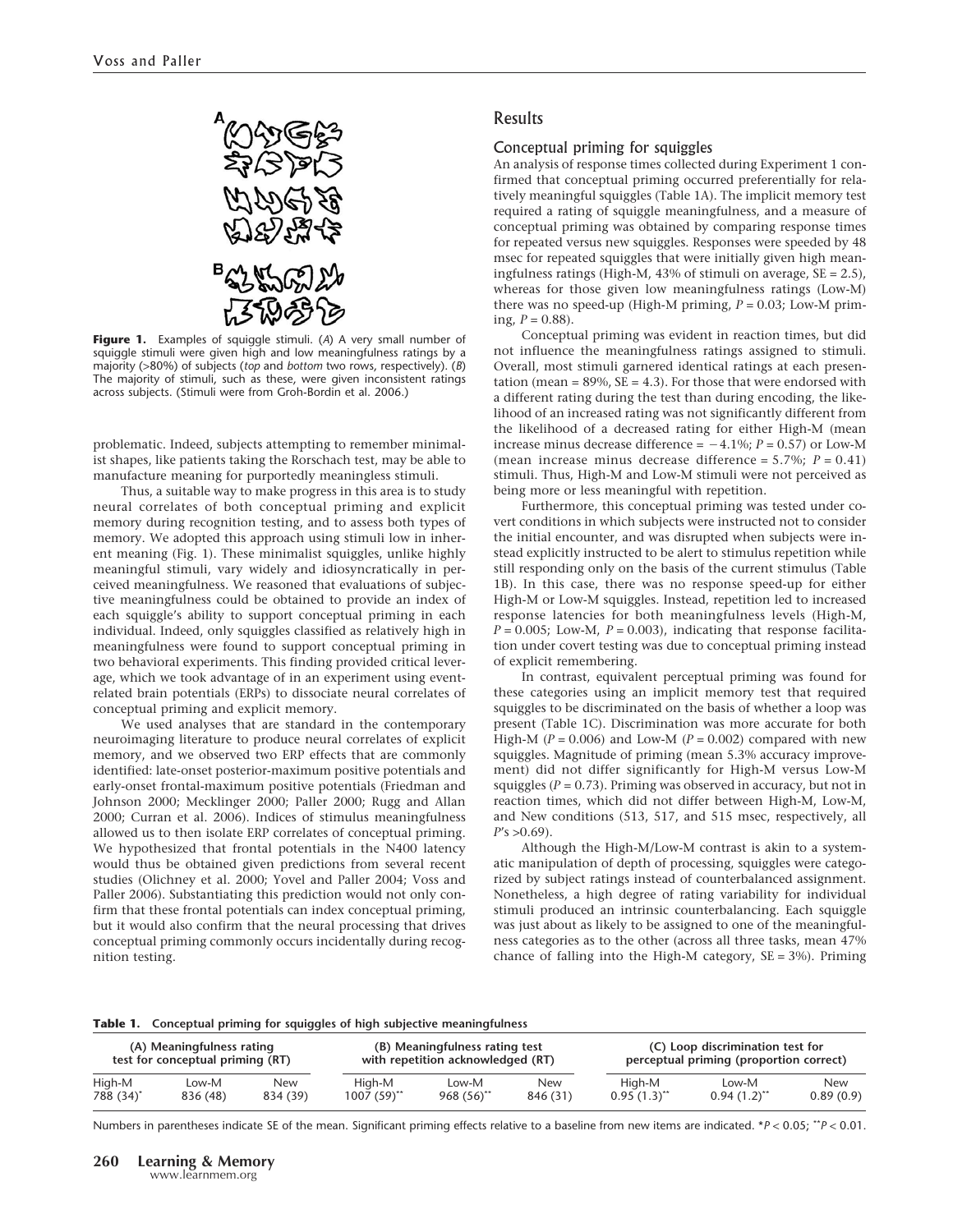effects thus cannot be readily attributed to nonspecific differences in stimuli comprising the two meaningfulness categories.

Similar conceptual priming effects were identified using a continuous presentation format in Experiment 2. Ratings were made increasingly faster with repetition for squiggles given high meaningfulness ratings (High-M) but not for those given low ratings (Low-M). On average,  $44\%$  (SE =  $4\%$ ) of squiggles were given High-M ratings. Mean response time across the three repetitions was 949, 891, and 858 msec, respectively, for High-M ratings and 919, 920, and 923 msec for Low-M. Repeatedmeasures ANOVA with two factors, condition (High-M/Low-M) and repetition (first/second/third presentation), yielded a significant main effect of repetition ( $F_{(2,18)} = 4.5$ ,  $P = 0.03$ ) and a significant interaction  $(F_{(1,9,17,3)} = 6.17, P = 0.01)$ . High-M response times decreased significantly with repetition (first vs. second  $P = 0.04$ ; second vs. third  $P = 0.001$ ), whereas Low-M response times did not (first vs. second  $t_{(9)} = 0.06$ ; second vs. third  $t_{(9)} = 0.12$ .

The possibility that response priming (cf. Dobbins et al. 2004) contributed to conceptual priming effects is unlikely given results from subsets of stimuli rated inconsistently—stimuli that received ratings across the first two presentations that were either inconsistent High-M ratings (first 1, then 2, or first 2, then 1) or inconsistent Low-M ratings (first 3, then 4, or first 4, then 3). Thus, these stimuli were assigned to the same meaningfulness category on both encounters, but categorization responses were made using different fingers. Behavioral priming was observed for the inconsistently rated High-M squiggles (average decrease =  $42$  msec;  $P = 0.004$ ), but not for the inconsistently rated Low-M squiggles (average increase =  $23$  msec;  $P = 0.22$ ). Thus, response facilitation for High-M squiggles was not due merely to strengthened stimulus-response mapping.

The behavioral response speed-up attributed to conceptual priming in both Experiment 1 and Experiment 2 was not due merely to an influence of meaningfulness on rating speed, but rather reflected repetition-induced facilitated access to stimulus meaning. When squiggles were rated during encoding in Experiment 1, response times to High-M and Low-M stimuli were equivalent (1375 msec and 1364 msec on average, respectively, *P* = 0.64). Likewise, response times to High-M and Low-M stimuli

were equivalent for the first presentation of each stimulus during Experiment 2 (949 msec and 919 msec on average, respectively,  $P = 0.49$ .

These behavioral results taken together demonstrate that the response facilitation for High-M squiggles cannot be readily attributed to perceptual priming, to explicit remembering of the initial encounter, to response priming, or to any confounding effects of stimulus factors. The priming effect for High-M squiggles thus belongs in the category of conceptual priming.

#### Explicit memory for squiggles

During Experiment 3, ERPs were recorded in a study-test structure identical to that used to assess conceptual priming in Experiment 1, except that recognition was assessed in the test phase. "Remember" and "know" responses were used by subjects to indicate phenomenological features of episodic memory retrieval, recollection, and familiarity, respectively (Yonelinas 2002). Although the validity of this approach has been questioned (Wixted 2007), here we only assume that remember and know responses made by subjects provide a good approximation to the corresponding self-rated subjective experiences of recollection and familiarity (not hypothetical processes also known as recollection and familiarity).

Recognition sensitivity (*d*-) was calculated separately for each response type to determine the extent to which the behavioral responses used to categorize ERPs reflected veridical memory. Subjects successfully distinguished old from new squiggles (Fig. 2A) using both remember and know judgments (mean remember  $d' = 2.6$ , SE = 0.43; mean know  $d' = 0.7$ , SE = 0.14). The frequency of guess responses, however, was similar for old and new squiggles (mean guess  $d' = -0.4$ ,  $SE = 0.04$ ).

To assess the influence of stimulus meaningfulness on memory, study-phase ratings were used to divide old squiggles into High-M and Low-M categories of approximately equal numbers (Fig. 2B). An analysis of test performance calculated separately for these categories (Fig. 2C) indicated superior memory for High-M than for Low-M squiggles. This improvement was due to more remember responses  $(t<sub>(14)</sub> = 9.6, P < 0.001)$  and fewer guess and new responses  $(t_{(14)} = 8.7, P < 0.001$  and  $t_{(14)} = 7.5, P < 0.001$ ,



**Figure 2.** Study- and test-phase behavioral results in Experiment 3. (*A*) Mean proportion of old and new squiggles given remember (R), know (K), guess (G), or new (N) responses during test phase in Experiment 2. (*B*) Mean proportion of squiggles (200 total) endorsed with each meaningfulness rating level during study phase. (*C*) Mean proportion of old squiggles given remember, know, guess, and new responses during test phase, subdivided by study-phase meaningfulness ratings (High-M or Low-M). Error bars indicate SE. (*D*) Across-subjects meaningfulness rating histogram for every squiggle (300 total), sorted by consistency. Light grays indicate that a low proportion of subjects endorsed the squiggle with the corresponding rating, whereas dark gray indicate a high proportion of consistent ratings (mean rating  $\sigma = 1.46$ ).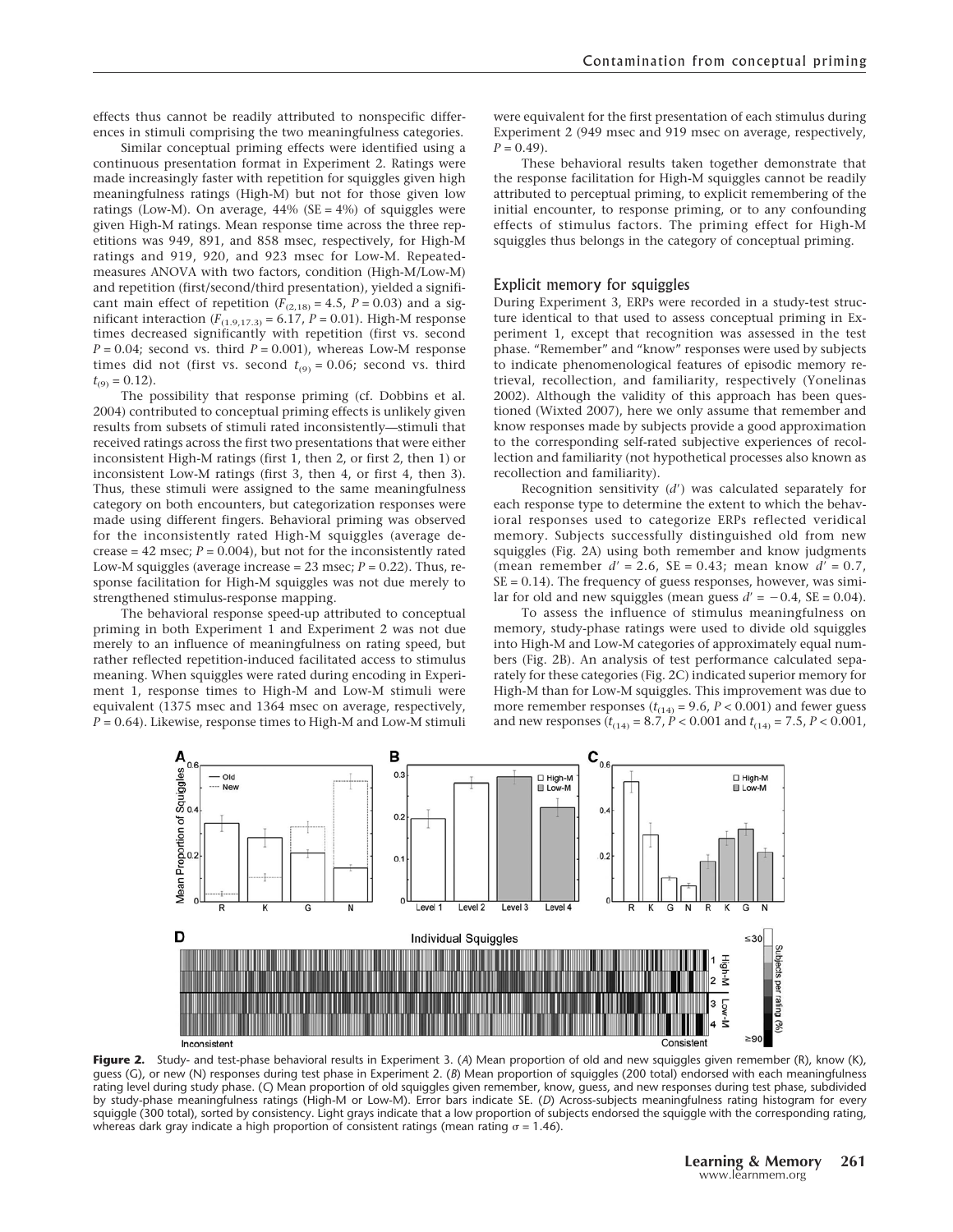respectively). In contrast, the number of know responses was approximately equivalent for High-M and Low-M  $(P = 0.43)$ . These findings show that higher meaningfulness led to stronger recollection. One might question whether familiarity per se was equivalent for High-M and Low-M squiggles in a general sense, given that familiarity also likely occurred for trials categorized by remember responses. However, if we take know responses as an indication of the behavioral phenomenon of pure familiarity without recollection, then these results simply imply that the High-M and Low-M conditions produced a very similar number of trials that engendered the experience of familiarity without recollection.

An analysis of study-phase rating variability highlighted the importance of assessing meaningfulness separately for each subject. Although some squiggles were endorsed by the majority of subjects as either High-M or Low-M (Fig. 1A), most squiggles were not given consistent ratings (Fig. 1B). Typically, squiggles were rated as High-M and Low-M, respectively, by approximately equal numbers of participants (Fig. 2D). Thus, relying on normative meaningfulness ratings (Groh-Bordin et al. 2006) rather than assessing stimulus meaning on an individual basis would not accurately characterize effects of inferred meaning on implicit memory or on neural correlates of memory.

# Repetition ERPs

In order to facilitate comparison with prior studies that did not use meaningfulness ratings or remember/know judgments, we first identified neural correlates of explicit memory by averaging ERPs to all correctly endorsed old and new squiggles (Fig. 3). Because these comparisons were made between stimuli irrespective of phenomenological categorization of recognition experiences or of meaningfulness, neural correlates may have included responses related to recollection, familiarity, conceptual priming, and other mnemonic phenomena. ERPs to old squiggles were



**Figure 3.** ERP correlates of episodic memory. (*A*) Anterior, middle, and posterior scalp regions, as seen on a schematic view of the head shown from above. ERPs in this and subsequent figures were computed by spatially averaging responses over these three regions (A, anterior, white; M, middle, light gray; P, posterior, dark gray). (*B*) Waveforms to correctly identified old squiggles of both meaningfulness levels (All-M) and to correctly rejected new squiggles averaged spatially by region. (*C*) Topographic maps of the All-M old vs. new ERP difference, averaged over three latency intervals (highlighted by shading on ERP waveforms: 300–500 msec, 500–700 msec, and 700–900 msec).



**Figure 4.** ERP correlates of episodic recollection and familiarity. (*A*) Spatially-averaged waveforms (see Fig. 3A) to All-M old squiggles correctly identified with remember and know responses, and to correctly rejected new squiggles. (*B*) Topographic maps of the old vs. new ERP difference averaged over two latency intervals separately for remember (*top*) and know (*bottom*) responses. ERPs to remember responses were much larger than to know responses, and so the color scales for amplitude were set differently to allow the topographic patterns of the two effects to be observed clearly.

more positive compared with ERPs to new squiggles over most of the scalp starting at ∼300 msec post-stimulus. Inspection of scalp topographic maps suggested that ERP differences consisted of an early component, centered over the front of the head, and beginning at ∼300 msec, and a late component, centered over the rear of the head, and beginning at ∼400 msec.

Statistical comparisons made between ERPs averaged for three regions and three latency intervals (Fig. 3A) yielded a significant repetition effect ( $F_{(1,14)}$  = 19.6,  $P < 0.001$ ) and 3-way interaction (old/new by region by interval,  $F_{(1.9,27.2)} = 3.51$ , *P* < 0.05). Post-hoc comparisons for each of three latency intervals (300–500, 500–700, and 700–900 msec) and three scalp regions (anterior, middle, and posterior) indicated that old ERPs were reliably more positive than new ERPs only in the anterior region from 300 to 500 msec and in the middle and posterior regions from 500 to 700 msec and from 700 to 900 msec (all *P*'s < 0.006). As in many studies of recognition that emphasize such effects, it is difficult to make inferences about their functional significance, and we thus now turn to ERPs categorized based on "remember/know" recognition responses.

# Recollection and familiarity ERPs

The overall old/new repetition effect described above was fractionated according to the putative behavioral indices of recollection and familiarity (i.e., remember and know responses, respectively). As is common practice in ERP studies of recognition, this analysis was conducted independent of stimulus meaningfulness—neural correlates of putative explicit memory may thus misleadingly include ERP correlates of conceptual priming. Compared with new squiggles, old squiggles in remember or know categories elicited more positive ERPs beginning at ∼250 msec, with overall greater amplitudes for remember (Fig. 4). Scalp topographic maps of the remember/new difference consisted of an early onset (∼300 msec) frontal-maximum positive difference and a late onset (∼500 msec) centroparietal-maximum positive difference, similar to the overall old/new difference. Know/new ERP differences also included a late-onset centroparietalmaximum positivity, but at early latencies differences appeared relatively diffuse.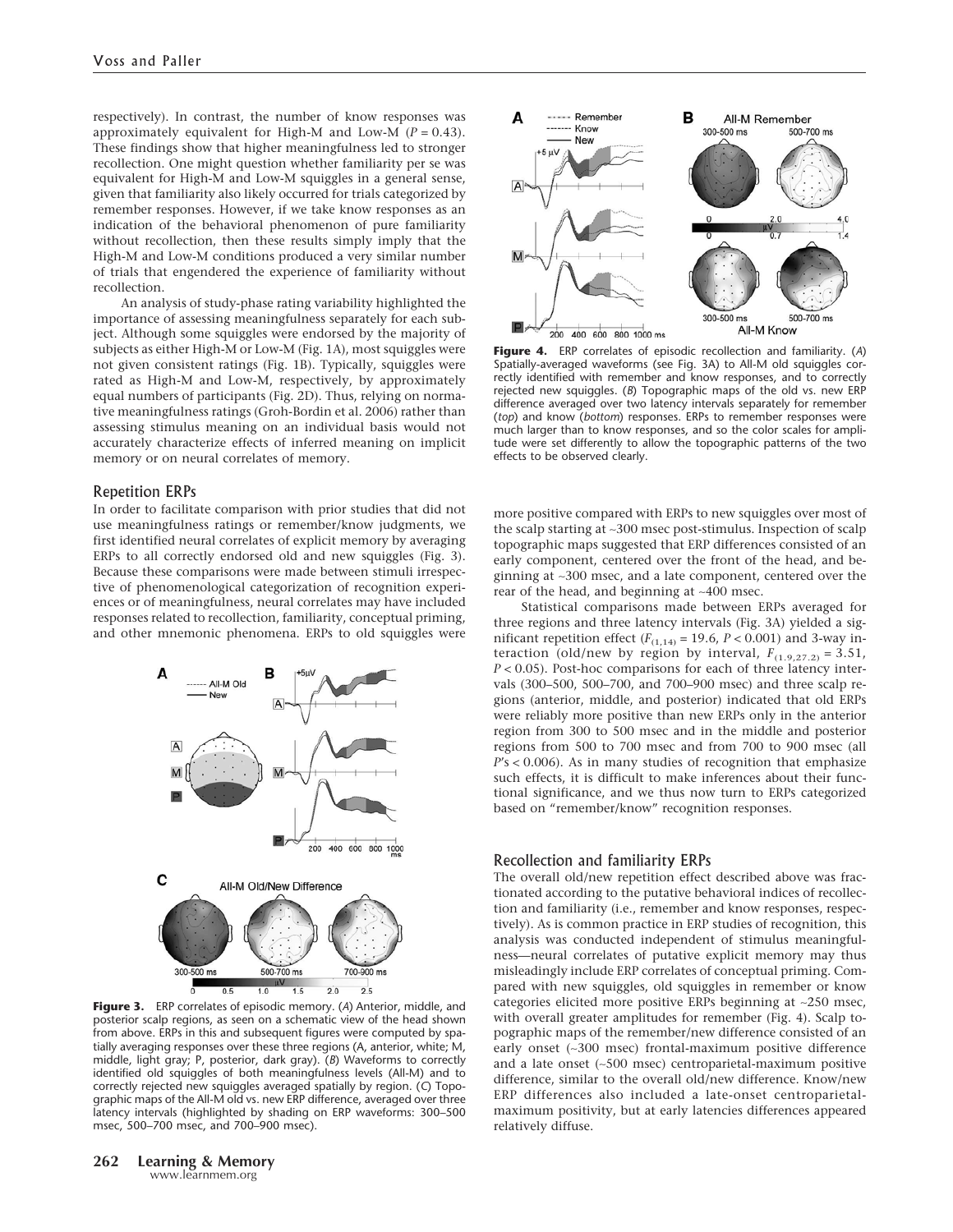Formal comparisons of these ERP differences substantiated this pattern of results. Comparisons were conducted over three regions and over the latency intervals from 300 to 500 msec and from 500 to 700 msec in order to distinguish early from late ERP effects. Old-new ERP effects for both remember and know conditions differed across regions and latency intervals (3-way interactions:  $F_{(1.3,17.5)} = 14.6$ ,  $P < 0.001$ ;  $F_{(1.2,16.4)} = 2.86$ ,  $P = 0.08$ , respectively). Post-hoc comparisons were made for each latency interval and region. From 300 to 500 msec, know ERPs were more positive than new ERPs in the anterior region and remember ERPs were more positive than new ERPs in the anterior and middle regions; from 500 to 700 msec, both remember and know ERPs were more positive than new ERPs in the posterior region (all *P*'s < 0.008). Differences between remember and know ERPs depended on latency interval and region (3-way interaction:  $F_{(1.1,14.2)} = 6.5$ ,  $P = 0.02$ ). Post-hoc comparisons for each latency interval and region indicated greater amplitudes for remember during the later interval in the posterior region (*P* < 0.001), but not in other regions or latency intervals.

#### Conceptual priming ERPs

Meaningfulness ratings were used to identify neural correlates of conceptual priming in contradistinction to those of explicit memory. Results could thus be used to infer the functional significance of the aforementioned ERP old/new effects obtained without reference to stimulus meaning or conceptual priming. This was accomplished by averaging ERPs to squiggles given know responses separately for High-M (conceptual priming present) and Low-M (negligible conceptual priming) categories. Remember responses were not included because too few trials were available in the Low-M-Remember category. Because know responses were given with identical response criteria and in similar numbers for both High-M and Low-M squiggles, this contrast identified ERP correlates of conceptual priming with explicit memory held constant. Four subjects were excluded from this analysis due to an inadequate number of High-M or Low-M trials  $(**20**).$ 

The ERP difference associated with conceptual priming (Fig. 5) was apparent over frontal electrodes at all latencies after ∼200 msec and over posterior electrodes starting at ∼400 msec. Based on our a priori hypotheses, mean ERP amplitude for High-M and Low-M know responses was compared over anterior, middle, and posterior regions for the 300–500- and 500–700-msec intervals. The conceptual priming difference was reliable in the anterior region during both intervals (*P*'s < 0.03) but not in middle and posterior regions during either interval (*P*'s > 0.10).

The validity of this conceptual priming contrast depends on equivalent explicit memory strength for High-M-Know and Low-M-Know squiggles. Clearly, overall explicit memory was stronger for High-M compared with Low-M squiggles. However, by focusing on this subset of squiggles given know responses, which were equivalently prevalent across meaningfulness levels, explicit memory was equated. Moreover, subjects would have no reason to alter their criteria for registering a know response according to the level of meaningfulness attributed to the stimulus. Discrimination sensitivity (d' calculated with a common new item baseline) did not differ for High-M-Know and Low-M-Know squiggles (mean = 0.75 and 0.63, respectively;  $t_{(10)} = 0.46$ ,  $P = 0.66$ ). It is important to note that this experiment was not designed to assess the extent to which explicit memory and conceptual priming are functionally independent, which would be complicated by virtue of the difficulties associated with providing simultaneous behavioral estimates of both memory phenomena. Instead, we sought to categorize neural measures of these memory phenomena, for which some evidence indicates a degree of independence (see Discussion). Thus, we utilized a contrast aimed at isolating neural correlates of conceptual priming within a recognition test, even though a behavioral measure was not including during this test, and irrespective of the possibility that conceptual priming and explicit memory may have tended to go together for many stimuli.

It is possible that ERP correlates of conceptual priming reflected an influence of inferred meaning on ERPs rather than an effect of memory per se. To assess this possibility, ratings collected following ERP recordings were used to categorize new squiggles viewed during the test phase into High-M and Low-M categories. There were no systematic amplitude differences over the three regions and two intervals (all *P*'s > 0.23), and no striking differences were observed at any electrode for any latency. Thus, ERP correlates of conceptual priming were indeed repetition-related memory effects. Collectively, this pattern of results indicates that early-onset frontal effects identified in old/new contrasts at 300–500 msec reflect con-

ceptual priming.

# Late posterior ERPs associated with familiarity-based recognition

Relationships between familiarity-based recognition and ERP correlates were substantiated by additional correlational analyses. A close connection between familiarity and late posterior potentials (and not between familiarity and early anterior potentials) was supported by across-subject correlations between behavioral and ERP measures. To index memory strength for pure familiarity responses, *d'* was calculated separately for High-M and Low-M squiggles recognized with know responses (using falsealarm rates derived from know responses to new stimuli). ERP differences were quantified for each subject, region, and latency interval for the contrast between squiggles recognized with know responses and new squiggles. In order to

B ------- High-M-Know **Conceptual Priming** -Low-M-Know  $2.5$  $-5 \mu V$  $1<sub>5</sub>$ 300-500 ms 500-700 ms с High-M-Know □ High-M-Know ξ, ξg Low-M-Know  $\Box$  Lo M.Kn Amplitude Amplitude ERP 200 400 600 800 1000 ms

**Figure 5.** ERP correlates of conceptual priming. (*A*) Spatially-averaged (see Fig. 3A) waveforms to squiggles given know responses made separately for High-M and Low-M conditions. (*B*) Topographic maps of the conceptual priming ERP difference (High-M-know minus Low-M-know) averaged over two latency intervals. (*C*) Mean High-M-know and Low-M-know ERP amplitudes at each latency interval and region. Asterisks mark statistically significant differences. Error bars indicate SE, after correcting for between-subject variability in mean values over all conditions.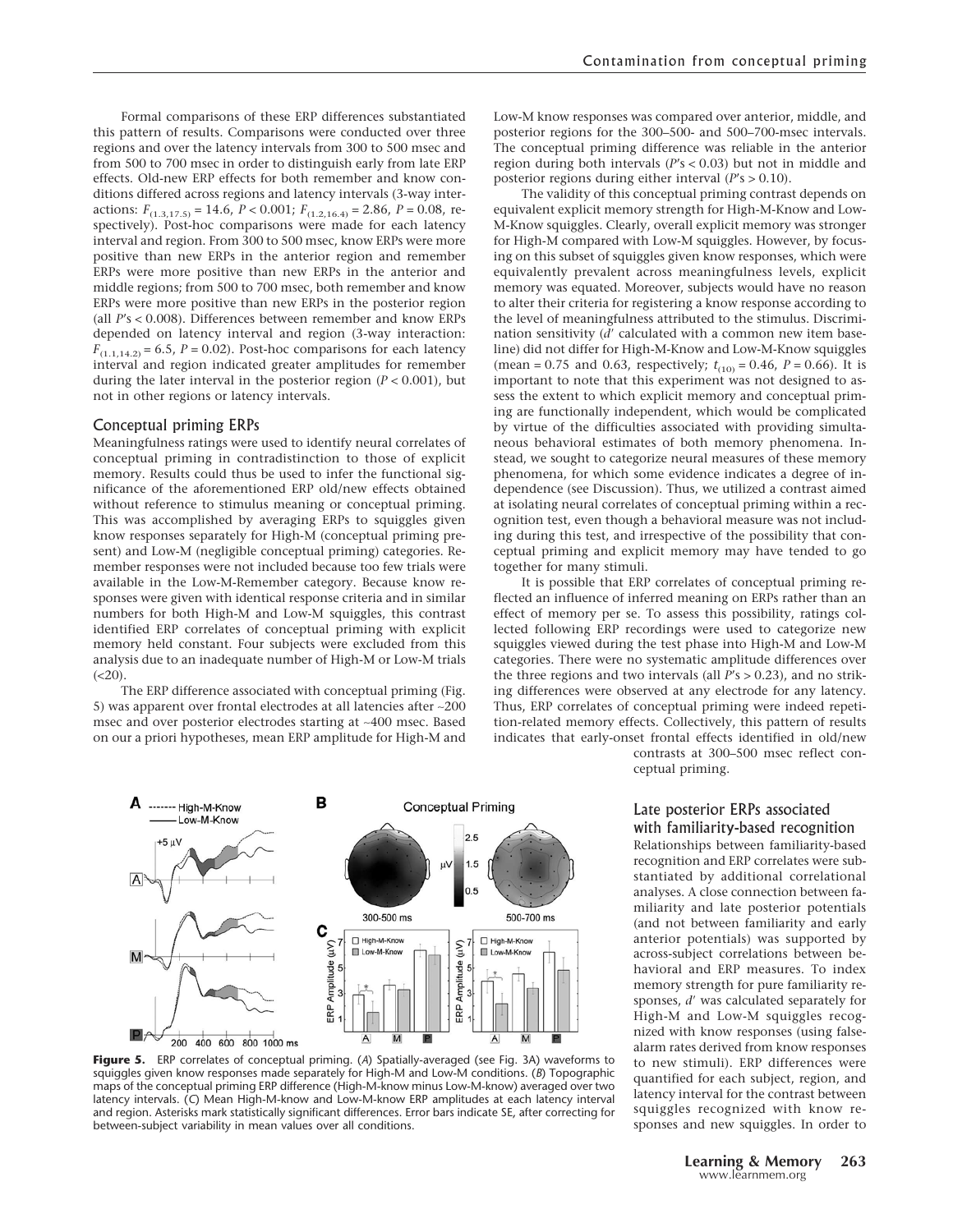account for individual differences in the spatial focus of each ERP effect, a single electrode within each region was selected for each participant according to where the greatest between-condition difference was observed. For both High-M and Low-M squiggles, know response d' was significantly correlated with know-versusnew ERP amplitude differences from 500 to 700 msec at middle (High-M  $r_{(9)} = 0.62$ ,  $P = 0.04$ ; Low-M  $r_{(9)} = 0.69$ ,  $P = 0.02$ ) and posterior (High-M  $r_{(9)} = 0.64$ ,  $P = 0.03$ ; Low-M  $r_{(9)} = 0.79$ , *P* = 0.004) regions (Fig. 6). No correlations involving the anterior region or the early latency interval reached statistical significance  $(P's > 0.20)$ .

As indicated in Figure 6, memory performance as described by discrimination sensitivity was weak in many subjects and highly variable across subjects for High-M-Know and Low-M-Know stimuli. Accordingly, average ERP differences between High-M-Know and new stimuli and between Low-M-Know and new stimuli were nonsignificant over the regions and latency intervals used for primary analyses. Nonetheless, relationships between ERP old/new effects and memory performance were identified via the correlational analysis and supported a strong association between posterior-distributed old/new ERP effects and familiarity-based recognition, irrespective of inferred meaning.

# **Discussion**

Using behavioral measures of multiple types of memory, we identified ERP correlates of explicit memory and of conceptual implicit memory during a recognition test. Remember/know judgments were used to index the phenomenological experiences of explicit recognition known in the literature as recollection and familiarity. When data were analyzed irrespective of any consideration of conceptual priming, as is a common practice in contemporary studies of neural correlates of recognition, two types



Figure 6. Correlations between behavioral estimates of familiaritybased recognition and ERPs. Across subjects, d' for High-M-Know responses (black squares and lines) and Low-M-Know responses (gray squares and lines) correlated significantly with the corresponding ERP old/new effect for middle (*top*) and posterior (*bottom*) scalp regions from 500 to 700 msec. No correlations involving the anterior region or 300– 500-msec latency interval reached statistical significance.

of ERPs were associated with recognition, late-onset posterior maximum positive potentials (a "parietal old/new effect") and early-onset frontal-maximum positive potentials (a "frontal N400 old/new effect").

The present experiment provided the first evidence to link specific ERPs to conceptual priming for visual objects (although the results may correspond somewhat to those previously found with possible and impossible geometric objects using positron emission tomography; Uecker et al. 1997). Based on our prior experiments with other visual stimuli (Olichney et al. 2000; Yovel and Paller 2004; Voss and Paller 2006), we predicted that early frontal N400 old/new effects would be associated with conceptual priming. Of course, further studies are needed to understand differences due to different types of stimulus materials. Nevertheless, we attributed frontal effects observed here (Fig. 5) as correlates of conceptual implicit memory based on the following reasoning. First, behavioral results demonstrated conceptual priming selectively for the stimuli of highest perceived meaning. Although these squiggles were not very meaningful, subjects nevertheless were able to envision, on an idiosyncratic basis, some resemblance to meaningful visual objects. We excluded other possible explanations for the speed-up in responses to repeated squiggles, such that conceptual priming could be inferred. Second, we compared neural responses across conditions that differed selectively in conceptual priming. In an analysis of trials wherein old squiggles were recognized with pure familiarity, we contrasted ERPs to squiggles capable of engendering conceptual priming versus ERPs to squiggles subject to limited or no conceptual priming. This contrast thus constituted a manipulation of conceptual priming with explicit memory held constant.

Whereas early frontal ERPs were associated with conceptual priming, later parietal ERPs were associated with familiaritybased recognition. This association was marked first by virtue of the ERP contrast with old squiggles that gave rise to behavioral responses signaling pure familiarity (Fig. 4). This relationship was substantiated by a correlational analysis run across subjects, whereby a behavioral measure of familiarity sensitivity was systematically and selectively related to the magnitude of late parietal old/new ERP differences. As opposed to what might have been predicted based on the hypothesis that frontal ERPs index familiarity (Curran et al. 2006), the magnitude of behavioral familiarity was not correlated with frontal ERP differences. In sum, ERPs elicited during this recognition test were found to reflect both explicit memory and conceptual priming in the form of parietal old/new effects and frontal N400 old/new effects, respectively.

These results have important implications for understanding memory functions and for interpreting neuroimaging evidence obtained using recognition tests. The identification of distinct neural correlates of episodic recollection in contradistinction to episodic familiarity has been taken as strong empirical support for dual-process accounts of recognition memory (Yonelinas 2002). Dual-process models assert that qualitatively distinct recollection and familiarity processes support recognition memory. In ERP experiments, recollection has been ubiquitously linked to parietal old/new effects (Senkfor and Van Petten 1998; Friedman and Johnson 2000; Mecklinger 2000; Paller 2000; Rugg and Allan 2000; Cycowicz et al. 2001). A large set of experimental reports have attributed frontal N400 old/new effects to familiarity (for recent review, see Curran et al. 2006). However, an alternate interpretation supported by the present and other findings (Olichney et al. 2000; Yovel and Paller 2004; Voss and Paller 2006) is that frontal N400 old/new effects instead reflect conceptual implicit memory elicited incidentally during episodic memory testing (for review, see Paller et al., in press). Although the published evidence on this point is mixed, discrepancies con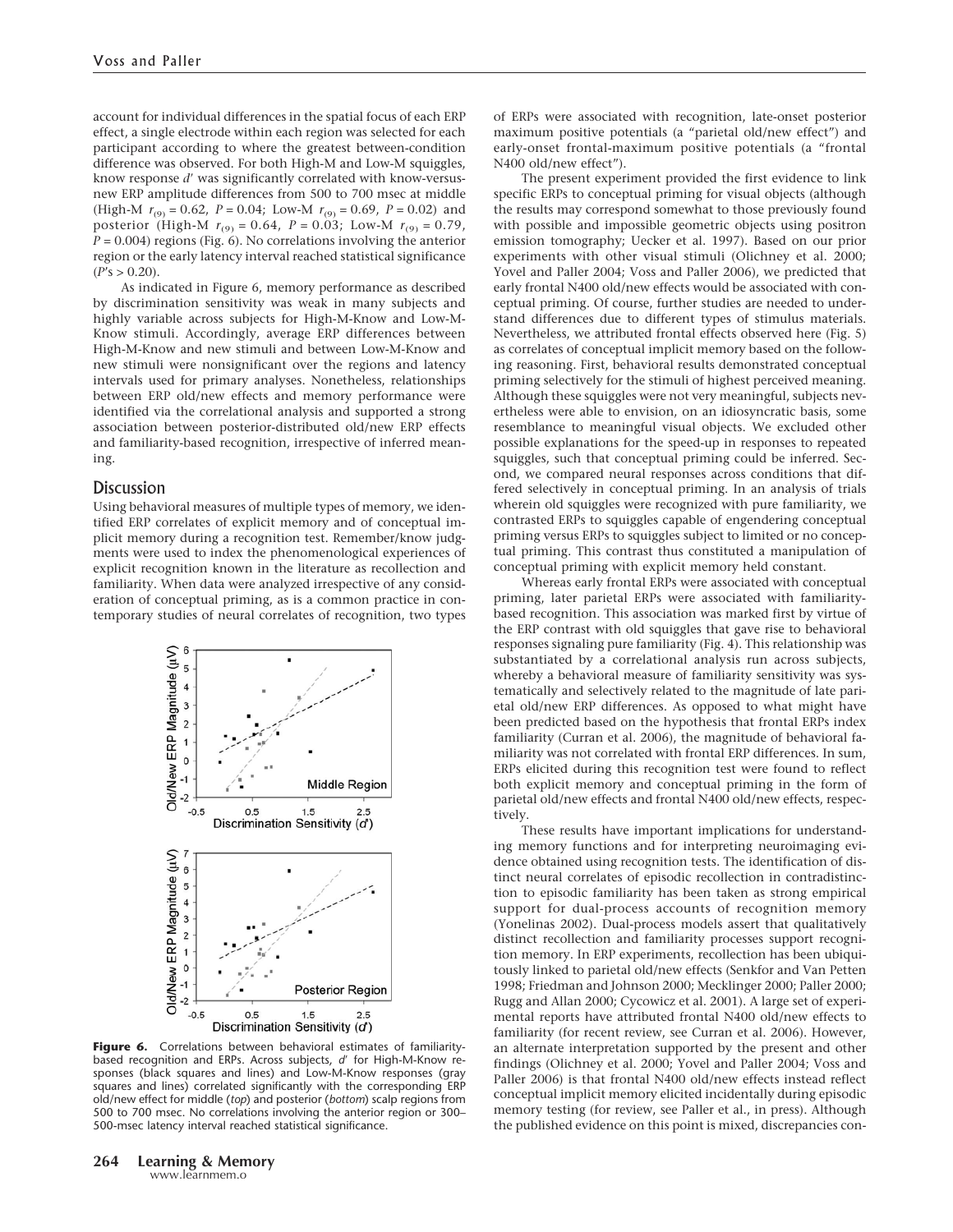studies that used meaningful stimuli to adequately control for or measure conceptual priming. Given that interpretations of many neuroimaging results have failed to take conceptual priming into account, support from these studies for dual-process theories and for hypotheses about the neural substrates of familiarity, can thus be called into question.

Concern about adequately accounting for conceptual priming in studies of recognition is not limited to ERP research. Notably, fMRI has provided neuroanatomical support for dualprocess models of recognition memory in that recollection and familiarity occur with activity in segregated brain regions (Eldridge et al. 2000; Yonelinas et al. 2001; Davachi et al. 2003; Henson et al. 2003; Ranganath et al. 2004; Yonelinas et al. 2005). Neuroanatomical correlates of recognition have been found not to include activity related to conceptual priming, as identified during specialized implicit memory tests (Donaldson et al. 2001). There is scant evidence, however, to show whether neural correlates of conceptual implicit memory differ when elicited during implicit memory testing versus during episodic memory testing. Future fMRI comparisons should address this concern by contrasting neural correlates of conceptual priming and explicit memory identified during the performance of a single task.

The results presented here provide a foundation for critically assessing the hypothesis that episodic familiarity is driven by conceptual implicit memory (Wagner et al. 1997; Verfaellie and Cermak 1999; Rajaram and Geraci 2000; Wolk et al. 2005). Some support for this hypothesis would be provided if neural correlates of conceptual implicit memory were found to precede those of episodic familiarity, and if both reliably occurred together during recognition. Effective connectivity analyses might also provide relevant evidence. However, compelling dissociations between conceptual priming and explicit memory have been provided by neuropsychological studies in amnesic patients (Graf et al. 1985; Vaidya et al. 1995; Keane et al. 1997; Levy et al. 2004). Research that might verify such dissociations in healthy individuals by directly examining putative functional relationships can now be pursued by making use of neural correlates of memory as characterized in the present study.

Our results also highlight the necessity of using behavioral measures that provide genuine reflections of the multiple memory processes co-occurring during memory testing. Accordingly, future investigations should include manipulations that differentially influence conceptual priming and explicit memory and provide behavioral measures of both memory phenomena under similar experimental circumstances (see Paller et al., in press). Conceptual priming may contaminate neural measures of explicit memory, even for the most unlikely stimuli. Neuroimaging can advance our understanding of memory and the brain only if it provides legitimate links between memory phenomena and neural activity.

# Materials and Methods

# Experiment 1

# *Subjects*

Behavioral data were collected from 12 right-handed native English speakers (four males, ages 18–23 yr) recruited from the Northwestern University community.

# *Materials*

Visual stimuli consisted of 270 squiggles (Fig. 1). Squiggles were presented on a computer monitor in black on a white background within a square subtending ∼5° of visual angle. Squiggles were taken from a total set of 300 squiggles from a recent study of explicit memory (Groh-Bordin et al. 2006) and were created via hand-deformation of a square, circle, or triangle.

### *Experimental design*

The experiment consisted of nine study-test blocks, during which subjects viewed all 270 squiggles. Blocks were separated by a short break. Each block consisted of a study phase followed by one of three possible tests: loop discrimination, implicit rating, and explicit rating. Each test was administered three times in randomized order, and subjects were unaware of the total number of blocks, such that the test format could not be determined during the study phases.

#### *Study phase*

In each block, subjects viewed 20 squiggles, each for 2000 msec with a variable 1500–3000-msec interstimulus interval (ISI). Subjects rated each squiggle using the 4-point meaningfulness scale with 1 corresponding to "high meaningfulness" and 4 to "no meaningfulness." Subjects were instructed to rate squiggles as 1 if the squiggle "looks like a nameable object, face, or animal" and as 2 if the squiggle "looks like a more abstract nameable object, face, or animal." A rating of 3 indicated that the squiggle "does not look like anything nameable, but is in some way meaningful." Subjects were provided the example that the squiggle "may be angled such that it appears to be angry." A rating of 4 corresponded to "a random collection of lines that is in no way meaningful." Subjects were instructed to distribute ratings across the four levels. We operationally defined squiggles given meaningfulness ratings of 1 or 2 as high in subjective meaningfulness (High-M) and those given ratings of 3 or 4 as low in subjective meaningfulness (Low-M). Subjects were made aware that memory for squiggles would be tested subsequently, and that the test format would vary randomly.

#### *Test phase*

The test phase followed the study phase in each block after a break of ∼45 sec, during which subjects counted backward aloud by threes from a designated integer for 20 sec and then were given test-phase instructions. Each test consisted of 20 squiggles repeated from the previous study phase (old) and 10 entirely novel squiggles (new), presented in randomized order, each for 1000 msec with a variable 1000–2000-msec ISI. The three possible test formats are described below.

#### *Meaningfulness rating test*

To index conceptual priming for squiggles, subjects rated the meaningfulness of each squiggle using the 4-point scale described above. Response speed was emphasized. Subjects were told that they had seen some of the stimuli previously, and that they should disregard this prior exposure as well as the rating made previously because attending to this information could slow responses. Responses were made using the right hand, with two assignments of meaningfulness rating to response finger counterbalanced across subjects. Adjacent fingers corresponded to adjacent ratings with either 1 pressed by the index finger and 4 by the little finger or vice versa.

#### *Meaningfulness rating test with repetition acknowledged*

To determine whether conceptual priming effects observed during the implicit rating test could be due to explicit remembering of study-phase stimuli or ratings, the implicit rating test was performed with the modification that subjects were not advised to disregard that some stimuli were repeated from the study phase. Rather, immediately after each test subjects provided a rough estimate of the approximate number of repeated and novel stimuli, but no feedback was provided. Rating response speed was emphasized, and, importantly, subjects were instructed to refrain from keeping a mental tally of old or new stimuli in order to provide their rough estimate at the end of the run, as this would slow them down.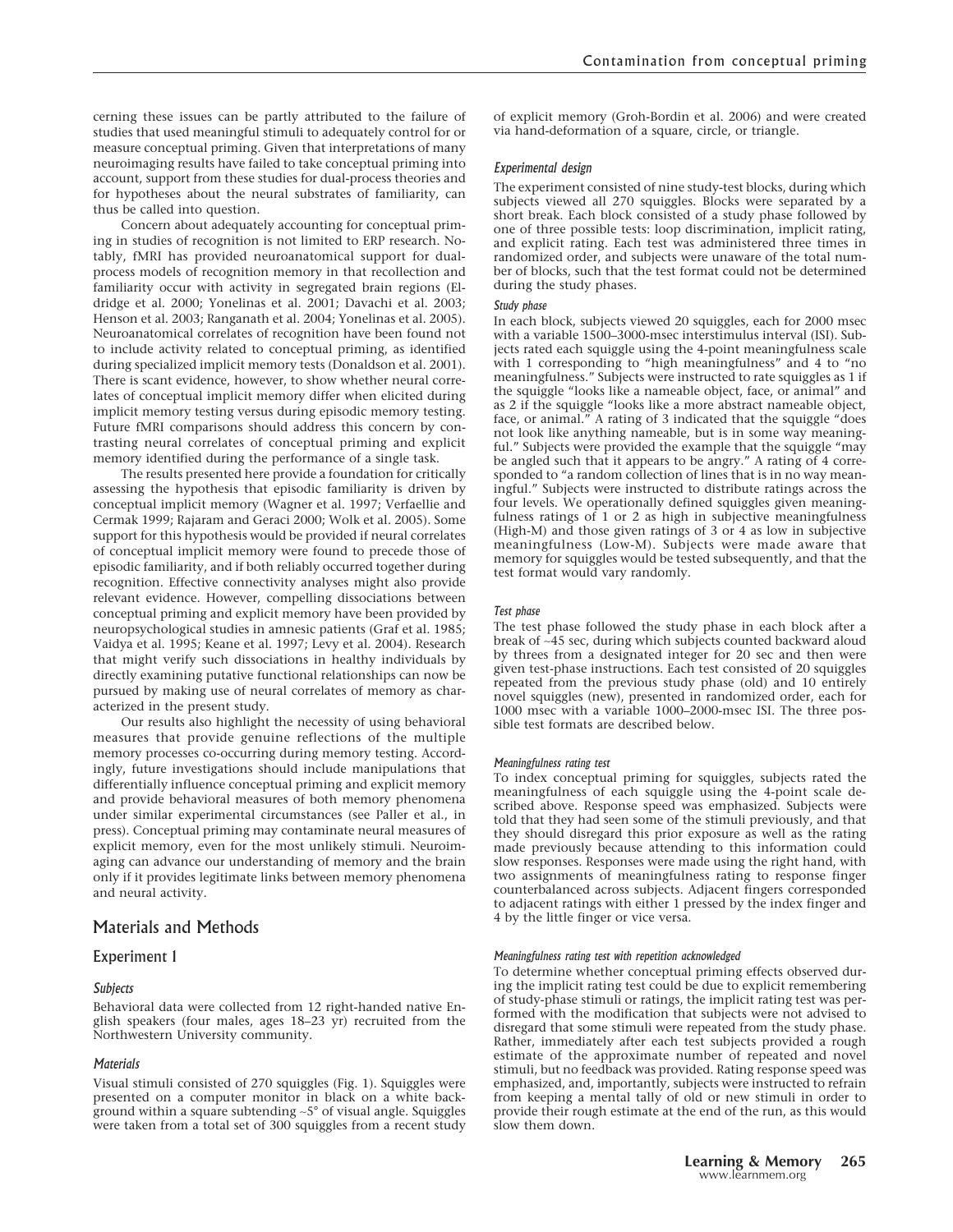# *Loop discrimination test*

To index perceptual priming for squiggles, subjects indicated the presence or absence of a loop in the stimulus by pressing one of two buttons (50% of stimuli contained a loop, see Fig. 1). Response speed was emphasized.

# Experiment 2

### *Subjects*

Behavioral data were collected from 10 right-handed native English speakers (four males, ages 18–21 yrs) recruited from the Northwestern University community.

# *Materials*

Stimuli were identical to those in Experiment 1.

# *Experimental design*

A set of 150 squiggles (selected randomly for each subject from the total set) were shown for 1000 msec with a variable ISI of 1500–2500 msec. All squiggles were presented for a second time at a variable delay of 5–15 trials (average delay of 20 sec) from initial presentation. A randomly selected 75 squiggles were presented for a third time at a variable delay of 20–30 trials (average delay of 50 sec) from initial presentation.

Subjects rated squiggles using the 4-point meaningfulness scale described above. Subjects were informed that squiggles would repeat and were advised to make each rating irrespective of previous ratings. Response speed was emphasized. Responses were made using the right hand, with two assignments of meaningfulness rating to response finger counterbalanced across subjects. Adjacent fingers corresponded to adjacent ratings with either 1 pressed by the index finger and 4 by the little finger or vice versa.

# Experiment 3

# *Subjects*

Behavioral and ERP data were collected from 15 right-handed native English speakers (seven males, ages 18–35 yrs) recruited from the Northwestern University community.

# *Materials*

Stimuli were identical to those in Experiment 1, except that a total of 300 squiggle stimuli were used. Three sets of 100 squiggles were created via random assignment for counterbalancing, such that each squiggle appeared as a new one for five subjects and as an old one for all other subjects.

# *Experimental design*

The experiment consisted of 10 study-test blocks during which subjects viewed all 300 squiggles. Blocks were separated by a short break. Prior to experimental blocks, subjects completed an abbreviated practice block using an additional set of stimuli that were not included in the main experiment. Verbal instructions preceded every study and test phase throughout the experiment. Blocks were identical to blocks in Experiment 1 in stimulus timing parameters and study-test structure with one exception each test phase was a recognition test instead of one of three priming tests. After conducting the experiment, considerations led to the collection of meaningfulness ratings for all squiggles, such that new test-phase stimuli could be divided into meaningfulness categories. All subjects returned and rated all stimuli after an average delay of 10 mo (range 8–11 mo). Despite the delay, ratings to stimuli that were rated during the initial experiment were highly consistent across the two sessions (91% of squiggles were assigned to the same meaningfulness category, SE = 2.3%).

#### *ERP test phase*

Subjects used four buttons to categorize each squiggle as old or new, with four response categories based on a modified "remember/know" paradigm (Tulving 1985; Gardiner and Java 1991). The categories (shown in Fig. 2) were: (1) high-confidence recol-

#### *ERP data acquisition*

Continuous electroencephalographic recordings were made during study and test phases from 59 evenly distributed scalp sites (Woldorff et al. 2002) using tin electrodes embedded in an elastic cap. Four additional channels were used for monitoring horizontal and vertical eye movements, and only artifact-free trials were included in ERP analyses (average of 89% of trials per subject,  $SE = 0.06\%$ ). Electrode impedance was  $\leq 5$  k $\Omega$ . EEG signals were amplified with a band pass of 0.05–200 Hz, sampled at a rate of 1000 Hz, and re-referenced offline to average mastoids. Each averaging epoch lasted 1100 msec, including 100 msec prior to stimulus onset. Baseline correction was performed by subtracting prestimulus mean amplitudes.

#### *ERP analysis*

Analyses focused on test-phase electroencephalographic responses. ERPs elicited by squiggles during the test phase were averaged separately for each response type (remember, know, guess, and new) and as a function of meaningfulness ratings made to old items when they had appeared in the study phase (High-M and Low-M). Trials were included in analyses if a correct response was given in the test phase. Statistical comparisons focused on amplitudes averaged over anterior, middle, and posterior regions (Fig. 3A). Visual inspection of ERPs from individual electrodes confirmed that spatially averaged data from the three scalp regions adequately characterize the experimental effects.

Formal comparisons of ERP amplitude were made using repeated-measures ANOVA  $(\alpha = 0.05)$  with Huynh-Feldt corrections when necessary. Post-hoc pairwise comparisons were made between conditions for each region and latency interval and type-I error was controlled via Bonferroni correction. Only significant comparisons were reported. Waveforms were smoothed with a 10-Hz low-pass-zero-phase-shift Butterworth filter for presentation purposes only.

# Acknowledgments

This material is based on work supported by the National Science Foundation under grant number 0518800 and by the National Institutes of Health grants R01-NS34639, P30-AG13854, and T32- AG20506. We thank Christian Groh-Bordin for providing squiggle stimuli and for initial discussions of these issues.

# References

- Curran, T., Tanaka, J.W., and Weiskopf, D.M. 2002. An electrophysiological comparison of visual categorization and recognition memory. *Cogn. Affect. Behav. Neurosci.* **2:** 1–18.
- Curran, T., Tepe, K.L., and Piatt, C. 2006. ERP explorations of dual processes in recognition memory. In *Handbook of binding and memory: Perspectives from cognitive neuroscience* (eds. H.D. Zimmer et al.), pp. 467–492. Oxford University Press, Oxford, UK.
- Cycowicz, Y.M., Friedman, D., and Snodgrass, J.G. 2001. Remembering the color of objects: An ERP investigation of source memory. *Cereb. Cortex* **11:** 322–334.
- Davachi, L., Mitchell, J.P., and Wagner, A.D. 2003. Multiple routes to memory: Distinct medial temporal lobe processes build item and source memories. *Proc. Natl. Acad. Sci.* **100:** 2157–2162.
- Dobbins, I.G., Schnyer, D.M., Verfaellie, M., and Schacter, D.L. 2004. Cortical activity reductions during repetition priming can result
- from rapid response learning. *Nature* **428:** 316–319. Donaldson, D.I., Petersen, S.E., and Buckner, R.L. 2001. Dissociating memory retrieval processes using fMRI: Evidence that priming does
- not support recognition memory. *Neuron* **31:** 1047–1059. Eldridge, L.L., Knowlton, B.J., Furmanski, C.S., Bookheimer, S.Y., and Engel, S.A. 2000. Remembering episodes: A selective role for the hippocampus during retrieval. *Nat. Neurosci.* **3:** 1149–1152. Friedman, D. and Johnson Jr., R. 2000. Event-related potential (ERP)
- studies of memory encoding and retrieval: A selective review. *Microsc. Res. Tech.* **51:** 6–28.